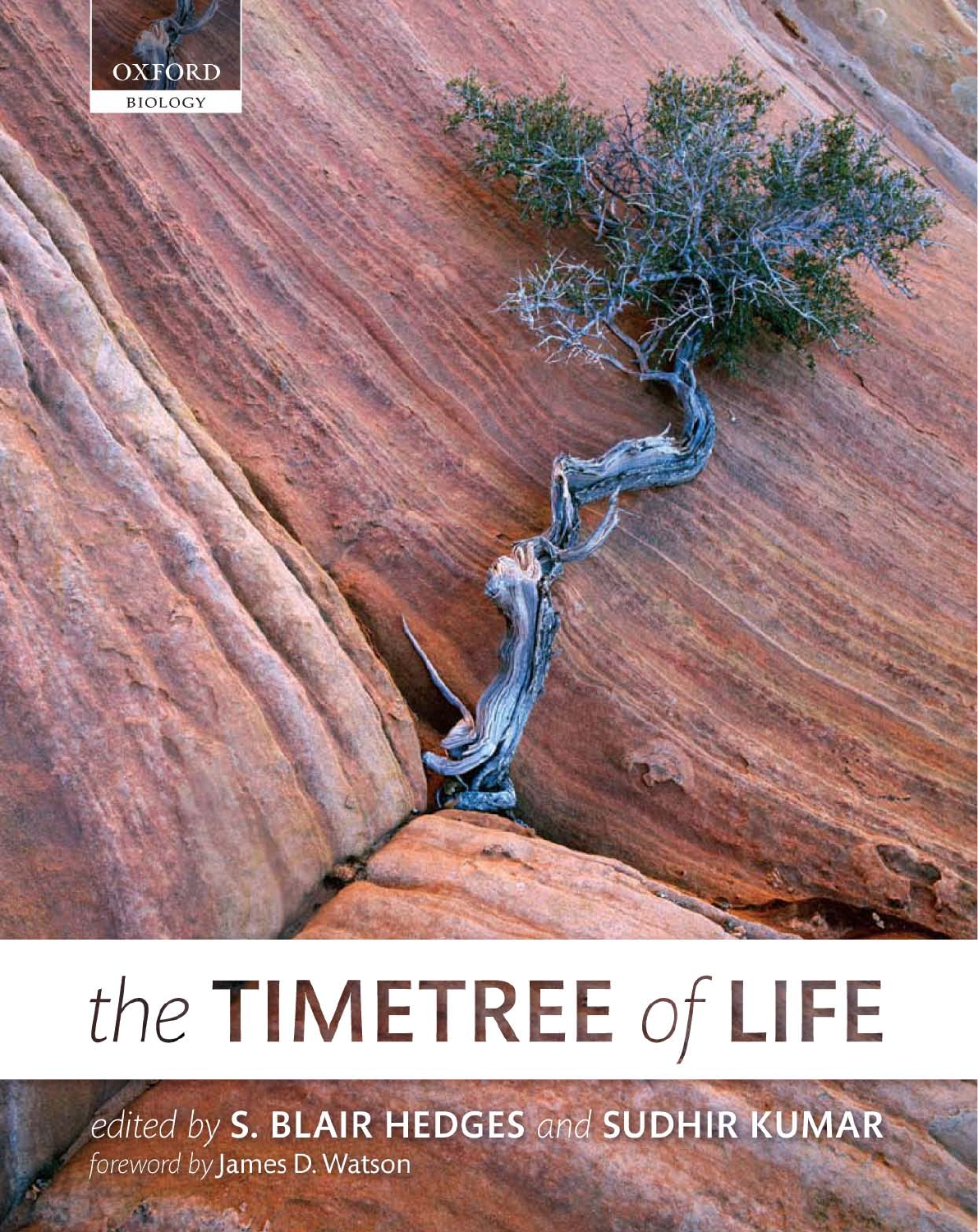# Diurnal birds of prey (Falconiformes)

#### *Joseph W. Brown*a,*\* and David P. Mindell*a,b

a Department of Ecology and Evolutionary Biology & University of Michigan Museum of Zoology, 1109 Geddes Road, University of Michigan, Ann Arbor, MI 48109-1079, USA; <sup>b</sup>Current address: California Academy of Sciences, 55 Concourse Drive Golden Gate Park, San Francisco, CA 94118, USA

\*To whom correspondence should be addressed (josephwb@ umich.edu)

# Abstract

Diurnal birds of prey (~313 species) are traditionally grouped into five families, constituting the neoavian Order Falconiformes. No consensus has been reached as to whether the group is natural because of uncertainty concerning inclusion of the falcons (Falconidae) and the New World vultures (Cathartidae). However, a clade of "core falconiforms" is supported which includes Sagittariidae (Secretary Bird) and closely related families Pandionidae (Osprey) and Accipitridae (hawks, eagles, kites, and Old World vultures). The Falconiformes timetree suggests that "core falconiforms" diverged in the early Paleogene about 62 million years ago (Ma), but that Cathartidae and Falconidae originated in late Cretaceous 76 Ma.

The diurnal birds of prey constitute the Order Falconiformes, and are generally classified into five reciprocally monophyletic families (*1*): Cathartidae (New World vultures, seven species; North and South America), Sagittariidae (Secretary Bird, one species; Africa), Pandionidae (Osprey, one species; cosmopolitan), Accipitridae (hawks, eagles, kites, and Old World vultures, ~240 species; cosmopolitan) (Fig. 1), and Falconidae (falcons and caracaras, ~64 species; cosmopolitan). Falconiform taxa are generally characterized by morphological adaptations to predation, be it active hunting (hooked bills and strong talons) or eating carrion (long necks and unfeathered heads), although extensive specialization exists in the order. Here, the relationships and divergence times of the families of Falconiformes are reviewed.

Among the traditional avian orders, the controversy currently surrounding the status of Falconiformes as a natural (monophyletic) group is eclipsed only by that of Pelecaniformes (tropicbirds, boobies and gannets,

cormorants and shags, anhingas, pelicans, and frigatebirds) and Caprimulgiformes (nightbirds). Falconiformes has been variously considered monophyletic, polyphyletic, and paraphyletic (2). The basis for this debate involves both the possible inclusion of traditionally non falconiform taxa (owls) into Falconiformes, and the possible exclusion of families traditionally thought to belong to the order.

A close affinity between the diurnal (Falconiformes) and predominantly nocturnal (owls; Order Strigiformes) birds of prey was hypothesized as early as Linnaeus (*3*), who placed both (among others) in his Order Accipitres. This scheme was refuted by the influential classifications of Fürbringer (4) and Gadow (5), who found the two groups to be only distantly related, and most subsequent taxonomic treatments have followed suit (*1*). Cracraft (6) provocatively diverged from this practice by proposing a classification scheme where a monophyletic owl clade is nested among falconiform families, rendering Falconiformes paraphyletic. However, this classification has been criticized  $(7)$ , and the few subsequent morphological studies (*8, 9*) recovering this



Fig. 1 A Rough-legged Hawk (*Buteo lagopus*), Family Accipitridae, from Nunavut, Canada. Credit: G. Court.

J. W. Brown and D. P. Mindell. Diurnal birds of prey (Falconiformes). Pp. 436-439 in *The Timetree of Life*, S. B. Hedges and S. Kumar, Eds. (Oxford University Press, 2009).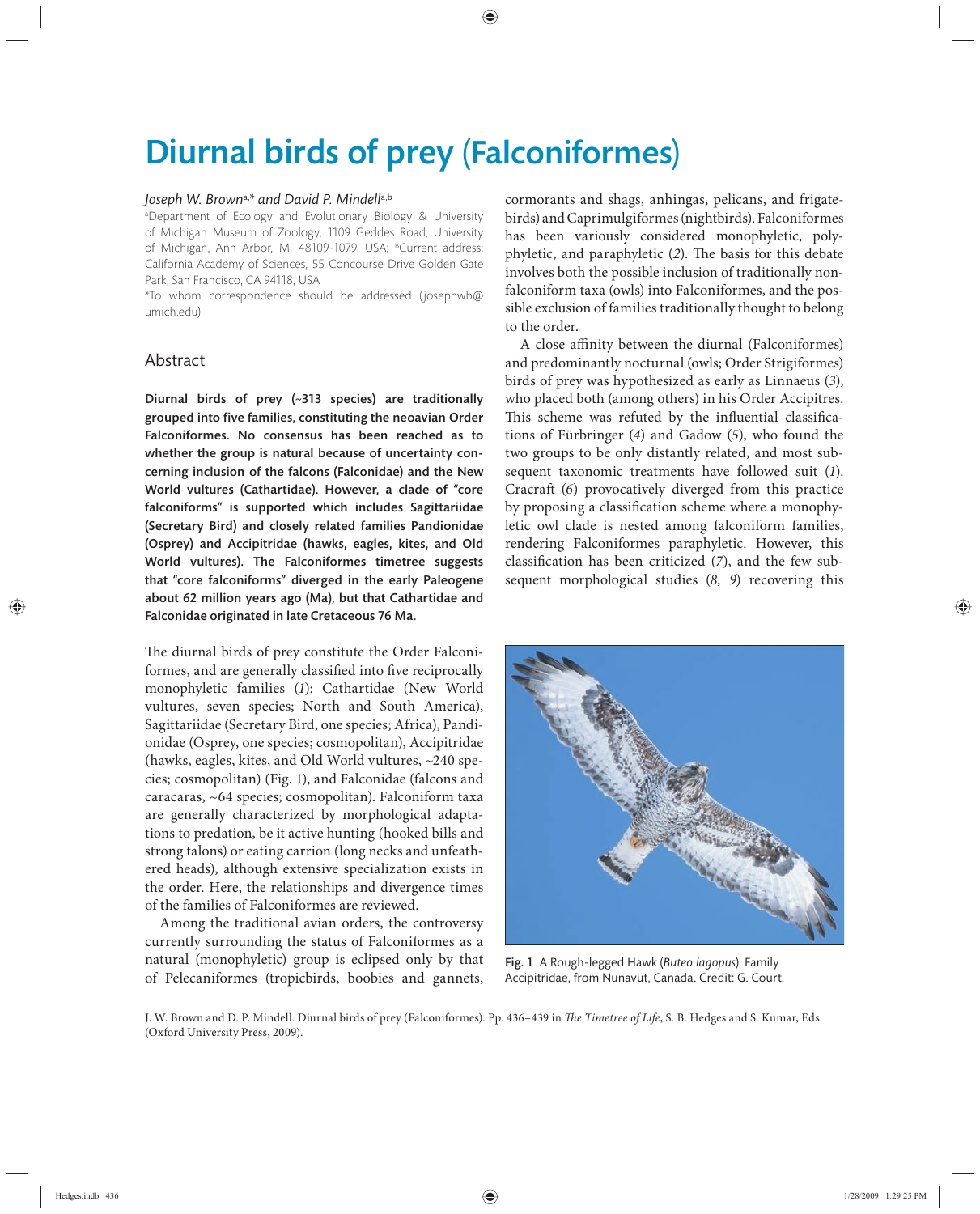

Fig. 2 A timetree of diurnal birds of prey (Falconiformes). Divergence times are from Table 1. *Abbreviations*: MZ (Mesozoic) and K (Cretaceous).

arrangement have had only weak statistical support. The recent comprehensive morphological analysis of Neornithes (10) instead strongly supports a close relationship for Falconiformes and Strigiformes, forming the proposed Superorder "Falconimorphae." Published molecular genetic studies with broad taxon and character sampling fail to ally falconiform and strigiform taxa in any arrangement (*2, 11–14*). Regardless of whether or not "Falconimorphae" proves to be a natural grouping, it appears we may safely exclude strigiforms in our discussion of the tempo of falconiform diversification.

Although the monophyly of the traditional Order Falconiformes has been supported (*10, 15*), diverse data sets have suggested it as polyphyletic. Karyological (*16*), morphological (*17*), and mitochondrial (mt) gene order data (*14*) have repeatedly emphasized the marked heterogeneity of Falconiformes relative to that found in other traditional avian orders, and have called to question whether such heterogeneity could arise in a natural group. At the extreme (*17*), Falconiformes has been regarded as an artificial aggregation of four separate (and possibly unrelated) orders: Sagittariiformes, Cathartiformes, Falconiformes, and Accipitriformes (possibly including *Pandion*). However, phenetic *dissimilarities* cannot establish the case for polyphyly, and subsequent authors studying the *affinities* of falconiform and non-falconiform taxa have localized taxonomic uncertainty to individual falconiform families.

Chief among the taxa thought not to belong to Falconiformes is the Family Cathartidae. This family is generally regarded as being the most distinct falconiform lineage, and recent mtDNA data (*14*) show that cathartids have a different and less-derived gene order than other falconiform taxa sampled. Both morphological (*18*) and DNA–DNA hybridization (*2*) data have suggested an alliance between Cathartidae and storks

(Family Ciconiidae, Order Ciconiiformes), an arrangement first suggested a century earlier (19). Although subsequent research generally supported the separation of Cathartidae from other falconiform taxa, neither morphological (*17*) nor genetic (*20, 21*) studies aimed at discerning cathartid affinities have succeeded in recovering the Cathartidae–Ciconiidae pairing. An early mtDNA study (*22*) repeatedly cited in support of a Cathartidae–Ciconiidae relationship included erroneous sequences (*23, 24*), and has long since been retracted. In morphological studies that recover a monophyletic Falconiformes (10, 15), Cathartidae is found to be the basal-most lineage in the clade. Of particular note, there is also no support for a close relationship between New World (Cathartidae) and Old World (Accipitridae) vultures, and thus ecological similarities between them provide a striking example of evolutionary convergence.

Lineages represented by a single living species have often been difficult to classify in ornithology, presumably because long branches (time) and/or extreme ecological specialization confound the identification of homologous character states. Two falconiform families, Pandionidae and Sagittariidae, are in this category and each has experienced some minor taxonomic turbulence. However, no character data have convincingly excluded them from Falconiformes or placed them elsewhere. Some morphological similarities between the secretary bird and seriemas (Family Cariamidae, Order Gruiformes) have been used to suggest a gruiform ancestry for *Sagittarius* (*19*), but this has not been supported in recent analyses. Gadow (5) appears to have been the first to recognize the distinctiveness of the piscivorous osprey (*Pandion haliaetus*) from accipitrid taxa by placing the former in a separate Family Pandionidae. Recent classifications variously consider the osprey as either the basal-most "extreme" member of Accipitridae, or the closest relative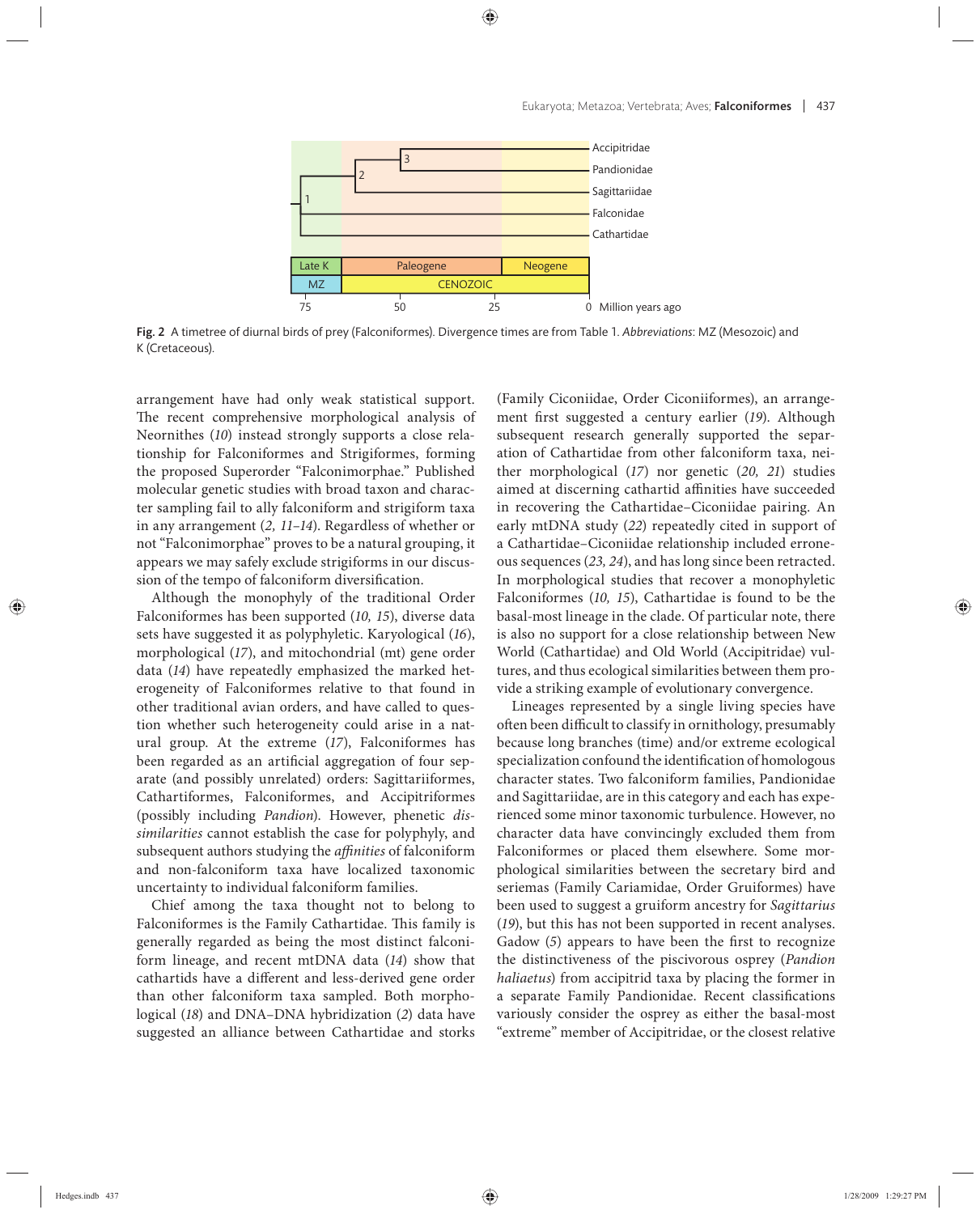| <b>Timetree</b> |             | <b>Estimates</b> |             |           |           |           |            |                          |                          |
|-----------------|-------------|------------------|-------------|-----------|-----------|-----------|------------|--------------------------|--------------------------|
| Node            | <b>Time</b> | Ref. (2)         | Ref. (11)   | Ref. (12) |           | Ref. (29) |            | Ref. (32)                |                          |
|                 |             | <b>Time</b>      | <b>Time</b> | Time      | CI        | Time      | CI         | Time                     | CI                       |
|                 | 76.3        | 71.1             | 72.8        | 81.1      | $94 - 67$ | 91.3      | $113 - 76$ | 65.1                     | $72 - 58$                |
| っ               | 61.8        | 46.8             | 50.4        | 73.1      | $87 - 59$ | 77.0      | $96 - 63$  | $\overline{\phantom{0}}$ | -                        |
| 3               | 49.9        | 35.1             | 42          | 56.8      | $70 - 37$ | 65.5      | $83 - 52$  | $\overline{\phantom{0}}$ | $\overline{\phantom{0}}$ |

Table 1. Divergence times (Ma) and their confidence/credibility intervals (CI) among falconiform birds.

Note: Node times in the timetree represent the mean of time estimates. When multiple time estimates were available from the same study, then the mean of reported times and CIs is used as the representative estimate. For the unresolved Node 1, the representative estimates presented are averages of the divergence of Falconidae and Cathartidae from the remaining falconiform families. Results in ref. (2) are derived from DNA–DNA hybridization data; divergence times for Nodes 1 and 3 were not published in the original study, but are derived from melting temperatures presented there, as well as the same calibration factor used to estimate the divergence time for Node 2. The estimate from ref. (32) is derived from complete mtDNA genome sequences and employing a Bayesian autocorrelated model of rate evolution (only Falconidae and Accipitridae were sampled). The estimate presented from ref. (11) is derived from an analysis of five nuclear genes using two different rate-smoothing dating methods: closest-relative smoothing and ancestor-descendant smoothing. Ref. (29) reports a reanalysis of the data from ref. (33) using the same tree topology, but improved fossil calibrations and a dating method that employs a Bayesian autocorrelated model of rate evolution. Ref. (3) constitutes an average estimate from analyses of ~5 kb of mtDNA under eight combinations of different dating methods (n = 5: ancestor-descendent rate smoothing, closest-relative rate smoothing, Bayesian autocorrelated model of rate evolution, overdispersed clock, and Bayesian non-autocorrelated model of rate evolution) and tree topologies ( $n = 3$ ).

of that family. Regardless, this difference is semantic, and does not influence evolutionary interpretations.

Curiously, the namesake family of the order, Falconidae, may also not be closely related to any of the remaining falconiform taxa. Nuclear DNA studies support this notion (*11, 13*), but do not give a consistent indication as to where Falconidae lies within the neoavian tree. The inconsistent placement of Falconidae in mtDNA studies has been hypothesized to be a result of insufficient taxon sampling (*25*). However, broad taxonomic sampling (*11, 12*) and strategically sampled mitochondrial genome sequences (*14*) have failed to support a close relationship between Falconidae and other falconiform families. A recent morphological study (*10*) that recovers a monophyletic Falconiformes unites Pandionidae with Falconidae (rather than with Accipitridae); however, this hypothesis is novel and unsupported elsewhere. Notably, given the rules of taxonomic precedence the ordinal name "Falconiformes" must include the Family Falconidae; if falcons are demonstrably shown to be unrelated to the remaining falconiform families, then the grouping of these latter families will be raised to the rank of a novel order.

In summary, at present there is no overwhelming evidence that Falconiformes is monophyletic, but also no convincing evidence for an alternative phylogenetic placement of the five traditional falconiform families. Present knowledge therefore suggests refraining from taxonomic modifications until new data are examined. However it seems prudent at this juncture to focus

discussion of divergence times to the "core falconiforms" family set of ((Accipitridae, Pandionidae), Sagittariidae) that is supported as a clade by most studies (*2, 11, 13, 15, 26*), and consider the relationships of Falconidae and Cathartidae to the "core falconiforms" as unresolved (Fig. 2).

Few molecular studies have yet estimated divergence times among all traditional falconiform families (Table 1). Early DNA–DNA hybridization analyses assuming the average rate of change in genome-wide DNA–DNA hybridization analyses was 4.7 million years per degree (centigrade) of DNA–DNA melting temperature lowered (*2*) suggested that the living lineages of the "core falconiforms" originated in the Eocene about 47 Ma, a scenario supported by a strict interpretation of the fossil record (*27*). However, doubts surrounding the validity of the vicariance event dating used in calibrating the DNA–DNA hybridization analyses (*28*), together with the assumption of rate constancy across the entire avian tree, renders this time estimate suspect. Surprisingly, a recent study of five nuclear genes with broad taxonomic sampling (*11*) yielded even younger estimates in some divergence time analyses. However, this study was found to contain several problems surrounding divergence time estimation (*29*). Most important in the context of the present chapter, the inferred age of Pandionidae at 29 Ma using a closest-relative rate smoothing procedure (11) significantly postdates the oldest known fossil of that taxon at 37 Ma (*30*), a fossil that was supposedly used as a minimum age constraint in the dating